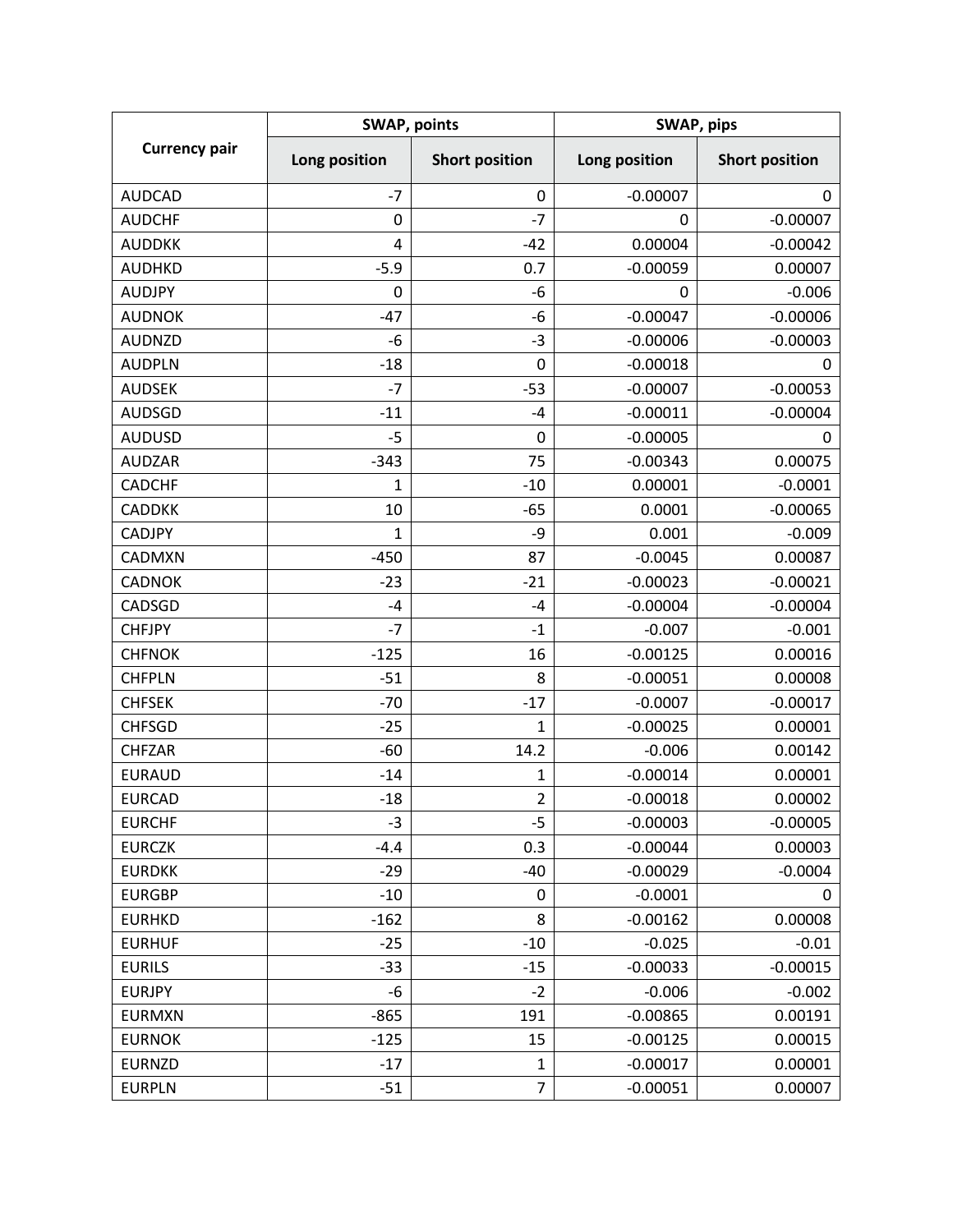| <b>EURRUB</b> | $-2496$          | 553            | $-0.02496$ | 0.00553    |
|---------------|------------------|----------------|------------|------------|
| <b>EURSEK</b> | $-64$            | $-28$          | $-0.00064$ | $-0.00028$ |
| <b>EURSGD</b> | -26              | 0              | $-0.00026$ | 0          |
| <b>EURTRY</b> | $-395$           | 97             | $-0.00395$ | 0.00097    |
| <b>EURUSD</b> | $-14$            | $\overline{2}$ | $-0.00014$ | 0.00002    |
| <b>EURZAR</b> | $-639$           | 150            | $-0.00639$ | 0.0015     |
| <b>GBPAUD</b> | $-7$             | -6             | $-0.00007$ | $-0.00006$ |
| <b>GBPCAD</b> | $-12$            | 0              | $-0.00012$ | 0          |
| <b>GBPCHF</b> | 1                | $-12$          | 0.00001    | $-0.00012$ |
| <b>GBPDKK</b> | 3                | $-91$          | 0.00003    | $-0.00091$ |
| <b>GBPJPY</b> | 0                | -9             | 0          | $-0.009$   |
| <b>GBPNOK</b> | $-86$            | $-7$           | $-0.00086$ | $-0.00007$ |
| <b>GBPNZD</b> | -10              | $-5$           | $-0.0001$  | $-0.00005$ |
| <b>GBPPLN</b> | $-34$            | 0              | $-0.00034$ | 0          |
| <b>GBPSEK</b> | $-11$            | $-96$          | $-0.00011$ | $-0.00096$ |
| <b>GBPSGD</b> | $-21$            | $-7$           | $-0.00021$ | $-0.00007$ |
| <b>GBPTRY</b> | $-424$           | 101            | $-0.00424$ | 0.00101    |
| <b>GBPUSD</b> | $-10$            | 0              | $-0.0001$  | 0          |
| <b>GBPZAR</b> | $-654$           | 145            | $-0.00654$ | 0.00145    |
| <b>HKDJPY</b> | 0                | $-200$         | 0          | $-0.002$   |
| <b>MXNJPY</b> | 46               | $-212$         | 0.00046    | $-0.00212$ |
| <b>NOKJPY</b> | 1                | $-13$          | 0.00001    | $-0.00013$ |
| <b>NOKSEK</b> | $\pmb{0}$        | $-14$          | 0          | $-0.00014$ |
| <b>NZDCAD</b> | -6               | $-1$           | $-0.00006$ | $-0.00001$ |
| <b>NZDCHF</b> | 0                | -8             | 0          | $-0.00008$ |
| <b>NZDJPY</b> | $\boldsymbol{0}$ | -6             | 0          | $-0.006$   |
| <b>NZDSEK</b> | 3                | $-52$          | 0.00003    | $-0.00052$ |
| <b>NZDSGD</b> | $-10$            | -6             | $-0.0001$  | $-0.00006$ |
| <b>NZDUSD</b> | $-5$             | $-1$           | $-0.00005$ | $-0.00001$ |
| PLNJPY        | 30               | $-280$         | 0.003      | $-0.028$   |
| SGDJPY        | $-1$             | $-12$          | $-0.001$   | $-0.012$   |
| <b>TRYJPY</b> | $\mathbf 0$      | $-12$          | 0          | $-0.012$   |
| <b>USDCAD</b> | $-5$             | $-5$           | $-0.00005$ | $-0.00005$ |
| <b>USDCHF</b> | $\overline{2}$   | $-13$          | 0.00002    | $-0.00013$ |
| <b>USDCNH</b> | $-79$            | 0              | $-0.00079$ | 0          |
| <b>USDCZK</b> | $-1.9$           | $-1.1$         | $-0.00019$ | $-0.00011$ |
| <b>USDDKK</b> | 11               | $-95$          | 0.00011    | $-0.00095$ |
| <b>USDHKD</b> | $-7.5$           | $-4.5$         | $-7.5E-05$ | $-4.5E-05$ |
| <b>USDHUF</b> | $\mathbf{1}$     | $-35$          | 0.001      | $-0.035$   |
| <b>USDILS</b> | 0                | $-44$          | 0          | $-0.00044$ |
| <b>USDJPY</b> | $\mathbf{1}$     | $-12$          | 0.001      | $-0.012$   |